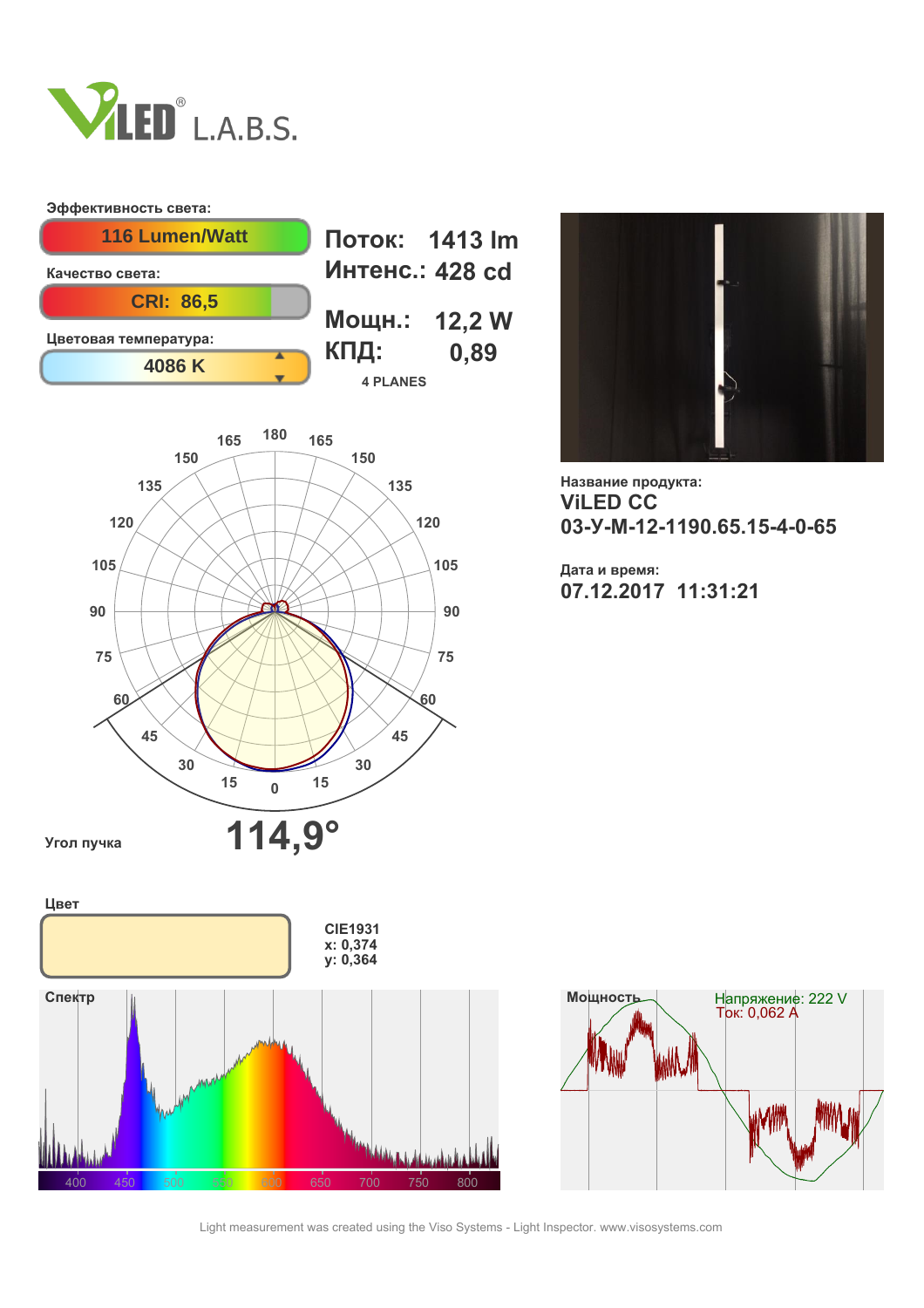

### **Colormetrics 2 of 3**





**CRI R values, only R1-R8 are used to calculate final CRI value**

R1 R2 R3 R4 R5 R6 R7 R8 R9 R10 R11 R12 R13 R14 R15<br>7,55 96,74 93,63 82,87 86,84 92,04 83,90 68,42 26,56 90,83 82,71 68,20 90,94 97,58 82,2 87,55 | 96,74 | 93,63 | 82,87 | 86,84 | 92,04 | 83,90 | 68,42 | 26,56 | 90,83 | 82,71 | 68,20 | 90,94 | 97,58 | 82,29

#### **TM30 C values, 16 binned values out of total of 99 C values**

 $\frac{1}{\sqrt{2}}$ C1 C2 C3 C4 C5 C6 C7 C8 C9 C10 C11 C12 C13 C14 C15 C16<br>6,71 83,75 83,16 88,52 89,15 92,07 86,29 84,47 79,90 74,64 78,91 87,02 82,42 86,18 75,37 75,7 78,71 | 83,75 | 83,16 | 88,52 | 89,15 | 92,07 | 86,29 | 84,47 | 79,90 | 74,64 | 78,91 | 87,02 | 82,42 | 86,18 | 75,37 | 75,71

#### **CQS Q values**

|  |  |  |  |  |  | Q1   Q2   Q3   Q4   Q5   Q6   Q7   Q8   Q9   Q10   Q11   Q12   Q13   Q14   Q15            |  |
|--|--|--|--|--|--|-------------------------------------------------------------------------------------------|--|
|  |  |  |  |  |  | 81,53 96,15 83,86 76,83 80,03 82,62 87,12 89,77 97,68 92,97 87,75 84,81 84,09 76,72 78,81 |  |

### **Color parameters**

| CCT   | CRI  | CRI <sub>R9</sub><br>_____ | TM30 Rf<br>$\sim$ $\sim$ $\sim$ | TM30 Rg     | CQS | $\overline{\phantom{a}}$ |     |     |     | Duv    |
|-------|------|----------------------------|---------------------------------|-------------|-----|--------------------------|-----|-----|-----|--------|
| 4086K | 86,5 | 26,6                       | 82.8                            | 937<br>JJ,1 | 84. | υ.4                      | u.- | 0,2 | 0,3 | 0,0042 |





**TM30: 82,8 CRI: 86,5 (R1-R8)**